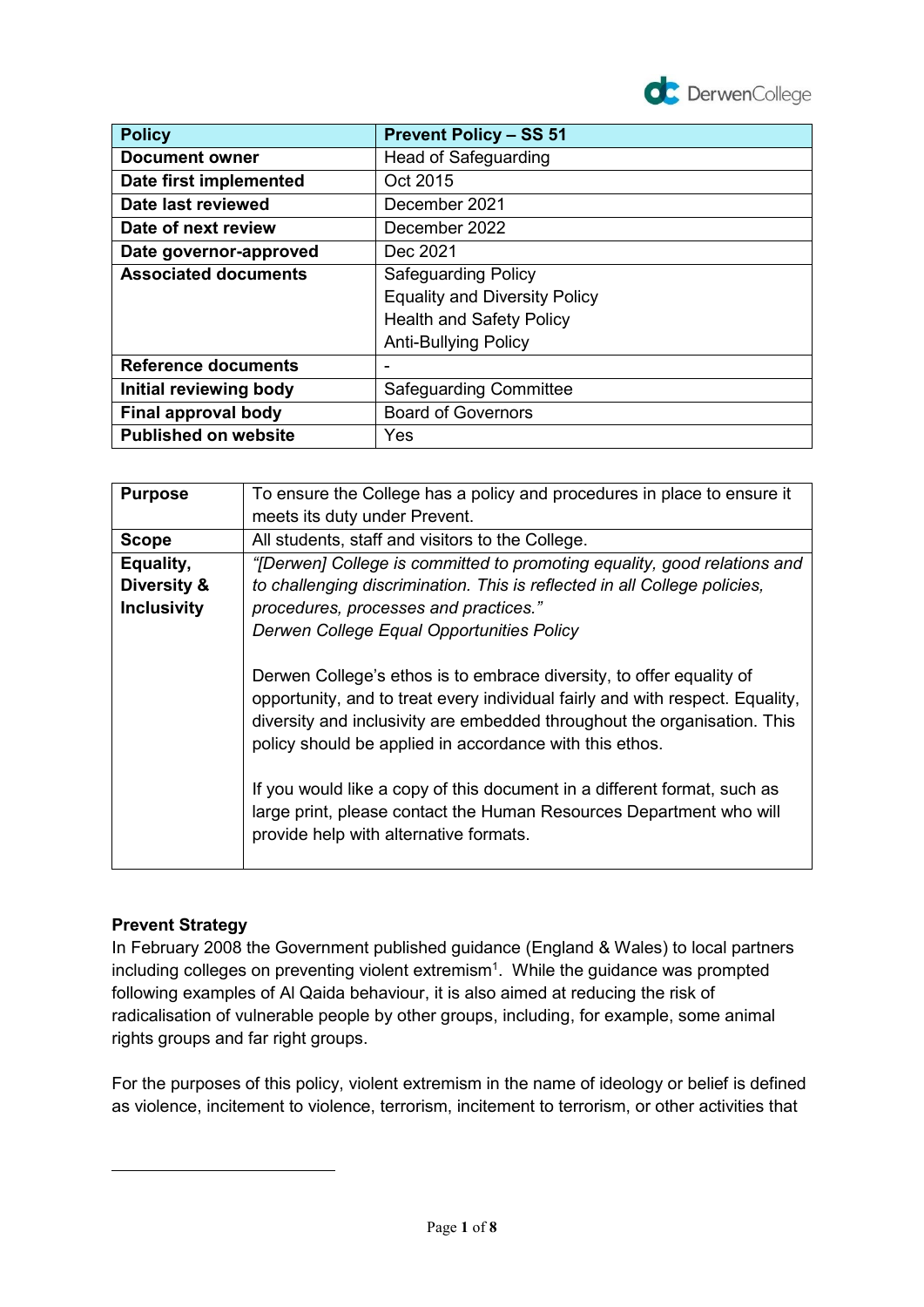

may result in violent behaviour or terrorist activity in the name of an ideology or a set of beliefs.

Prevent is part of a Government initiative to develop a robust counter terrorism programme – **CONTEST.** 

The UK faces a range of terrorist threats. All the terrorist groups who pose a threat to us seek to radicalise and recruit people to their cause. The Prevent Strategy seeks to:

- Respond to the ideological challenge of terrorism and aspects of extremism, and the threat we face from those who promote these views
- Provide practical help to prevent people from being drawn into terrorism and ensure they are given appropriate advice and support
- Work with a wide range of sectors where there are risks of radicalisation which needs to be addressed, including education, criminal justice, faith, charities, the internet and health

A system of threat levels has been created which indicates the likelihood of a terrorist attack in the UK. The five levels are:

- Critical- an attack is expected imminently
- Severe an attack is highly likely
- Substantial an attack is a strong possibility
- Moderate an attack is possible but not likely
- Low an attack is unlikely

The current threat level is published online by the government at <https://www.gov.uk/terrorism-national-emergency>

Further Education (FE) colleges are major education and training providers for the 16 – 25 year age group, particularly young people from ethnically diverse, and socially and economically disadvantaged areas. The age and profile of our students make it crucial to be involved in the Prevent strategy. Colleges have a part to play in fostering shared values and promoting cohesion. Colleges should focus on the risks of violent extremism, which represents the greatest threat at national level, while recognising that other forms of violence and extremism can and do manifest themselves within colleges and other training settings.

This policy is not directed at any specific ideology, religion, religious group or religious faith, or at the proponents of any other sets of beliefs. Its principal aim is to ensure that the College is able to monitor, manage and deal effectively with the threat posed by any individual or group of individuals engaging in violent extremism in the name of ideology or belief.

# **1. Introduction**

The Government's Prevent Agenda is 1 of the 4 elements of CONTEST, the government's counter-terrorism strategy. It aims to stop people becoming terrorists or supporting terrorism.

The Government's Prevent strategy: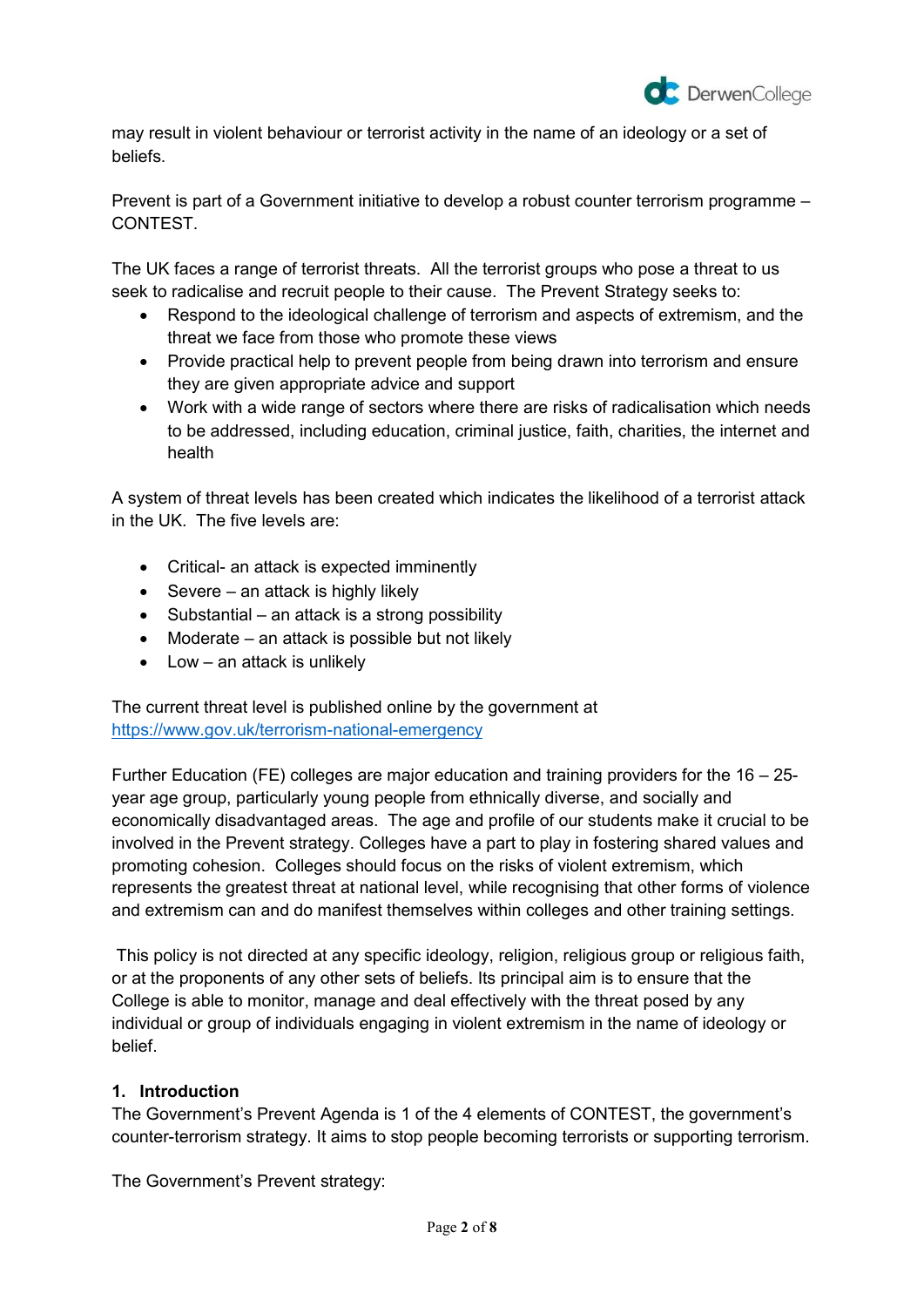

• responds to the ideological challenge we face from terrorism and aspects of extremism, and the threat we face from those who promote these views

• provides practical help to prevent people from being drawn into terrorism and ensure they are given appropriate advice and support

• works with a wide range of sectors (including education, criminal justice, faith, charities, online and health) where there are risks of radicalisation that we need to deal with The strategy covers all forms of terrorism, including far right extremism and some aspects of non-violent extremism.

The Counter-Terrorism and Security Act 2015 placed a duty on FE Colleges to 'have due regard to the need to prevent people from being drawn into terrorism'.

Derwen College has developed a culture of safety and respect for its student, staff, governors and visitors.

As part of this ethos the College has considered the Prevent Duty and the importance of collaborative working between college staff, local authorities, police, other educational institutions, policy makers and health providers to identify, detect and safeguard vulnerable people throughout the organisation.

## 2. **The Prevent Duty**

The Prevent Duty requires further education institutions to:

- Work in partnership with, and actively engage with governors, principals, managers and leaders, (from the community or mosques etc), and other partners including the police, local support agencies, Prevent, college staff and liaison officers. They will need to make sure that all have undertaken appropriate training or development and share information across relevant curriculum areas
- Have clear and visible policies in place for both staff and learners with regard to risk assessment. This should also include policies for events that may take place with staff, students, visitors, external bodies and community organisations. They will also need to be aware of places or areas of learning, where learners/staff may be in contact with, or possibility get involved with terrorism
- Have sufficient support available for welfare and pastoral care according to the individual requirements of each institution. There will also have to be clear guidance and policies available to all on the use of prayer room and other faith-related facilities, and any issues that may occur from the use of these facilities
- Have policies in place for the use of information technology on the premises and for the use of research in curriculum areas
- As required by the Prevent Duty, the College carries out assessments of the risk of College members being drawn into terrorism. This risk assessment is reviewed at least annually by members of the Safeguarding and Prevent Committee, and any changes are and actions documented and discussed at this committee. Where any significant risk is identified, the College will consider what action might mitigate the impact/likelihood of that risk crystallising.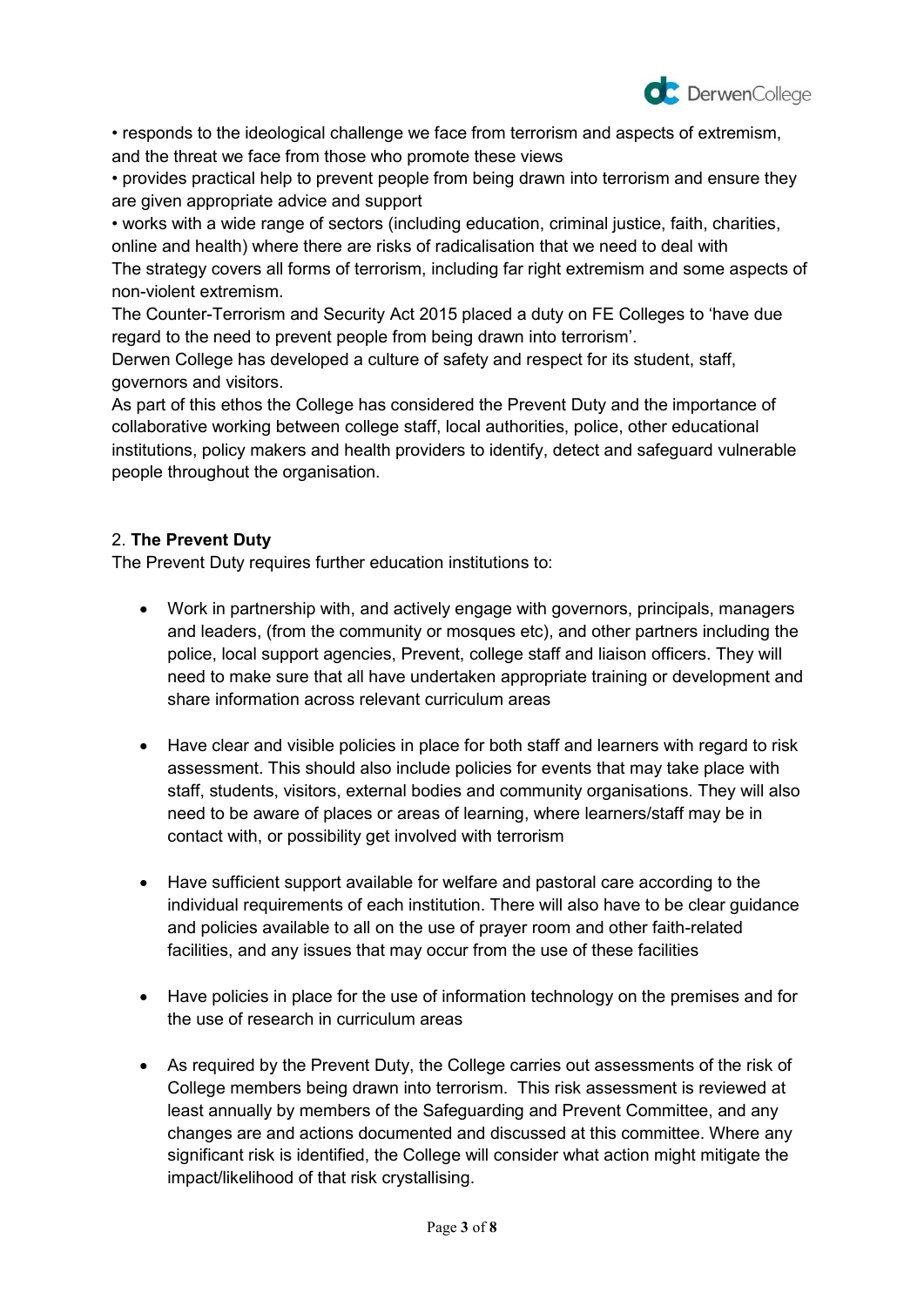

# 3. **Objectives**

• To promote, implement and monitor the College's responsibilities under the Prevent Duty to all students, staff, governors and visitors at the College

• To promote and embed British Values into the organisation's procedures and curriculum offer

• To promote the College's ethos and values

• To break down segregation among different student groups and to engage all students in having a full and active role with wider engagement in society

• To ensure student and staff safety

• To ensure that the College promotes a culture of non-bullying, non-harassment and nondiscrimination

• To provide support for students who may be at risk and develop appropriate sources of advice and guidance.

• To ensure that students and staff are aware of their roles and responsibilities in preventing violent extremism and radicalisation.

## 4. **British Values**

The Prevent Duty states the British Values that are expected to be embedded into the curriculum offer and into the ethos of the College. They are:

- Democracy
- The rule of law
- Individual liberty
- Mutual respect
- Tolerance of those with different faiths and beliefs

## 5. **Safeguarding ethos**

The College is passionate about safeguarding its learners and staff and aims to protect children and adults at risk from all types of abuse and harm. The College's ethos is to ensure the welfare and safety of staff, students, governors and visitors to the College.

Derwen College has a statutory and moral duty to ensure that the College functions with a view to safeguarding and promoting the welfare of children and adults with care and support needs whilst receiving education and training at the College.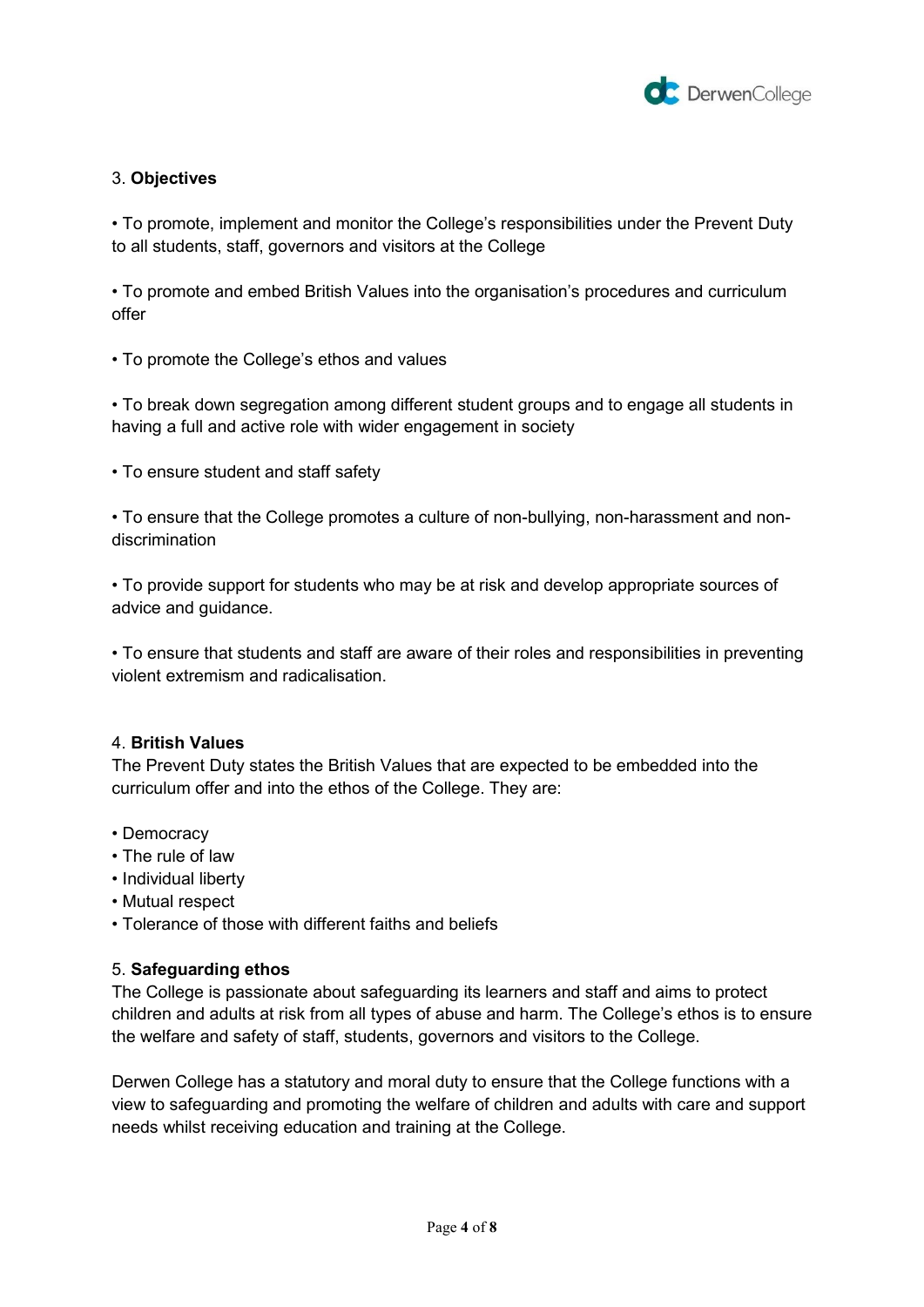

The Prevent Strategy sits within the area of Safeguarding, adults with care and support needs and Child Protection policies and procedures at the College.

The College has developed relationships with external agencies to ensure that it is wellinformed about the Prevent agenda on both a local and national level.

The College will provide appropriate support through its own staff or by referral to external agencies, for any student in danger of radicalisation.

## 6. **Students**

Students will receive regular training and information in order to inform them of, and raise their awareness of, the Prevent agenda as part of their safeguarding training. Information will be promoted to students through:

Admission process Student Agreement Curriculum offer, lesson planning Safeguarding posters Safeguarding policy and procedures PSHE modules Awareness raising theme weeks / days

#### 7. **Staff**

Staff will receive awareness training and guidance on how to deal with:

- Inappropriate material and behaviours
- Disclosures by learners about their exposure to extremist actions, views or materials
- Accessing extremist material on line
- Parental or peer concerns
- Intolerance of difference
- Anti-Western or Anti-British views
- The impact on the student and the College

College staff will have undertaken the online Prevent Training module and assessment provided by the Education and Training Foundation and should be aware of signs of radicalisation and have the confidence to report their concerns to their line manager. Additional Prevent training will be available and offered to staff.

The College will ensure that all staff are familiar with the Prevent agenda, be able to promote British Values, understand how they can recognise practice and behaviours in students and colleagues and are aware of the course of action to take if they are concerned.

College staff should be aware of signs of radicalisation and have the confidence to report their concerns to their line manager.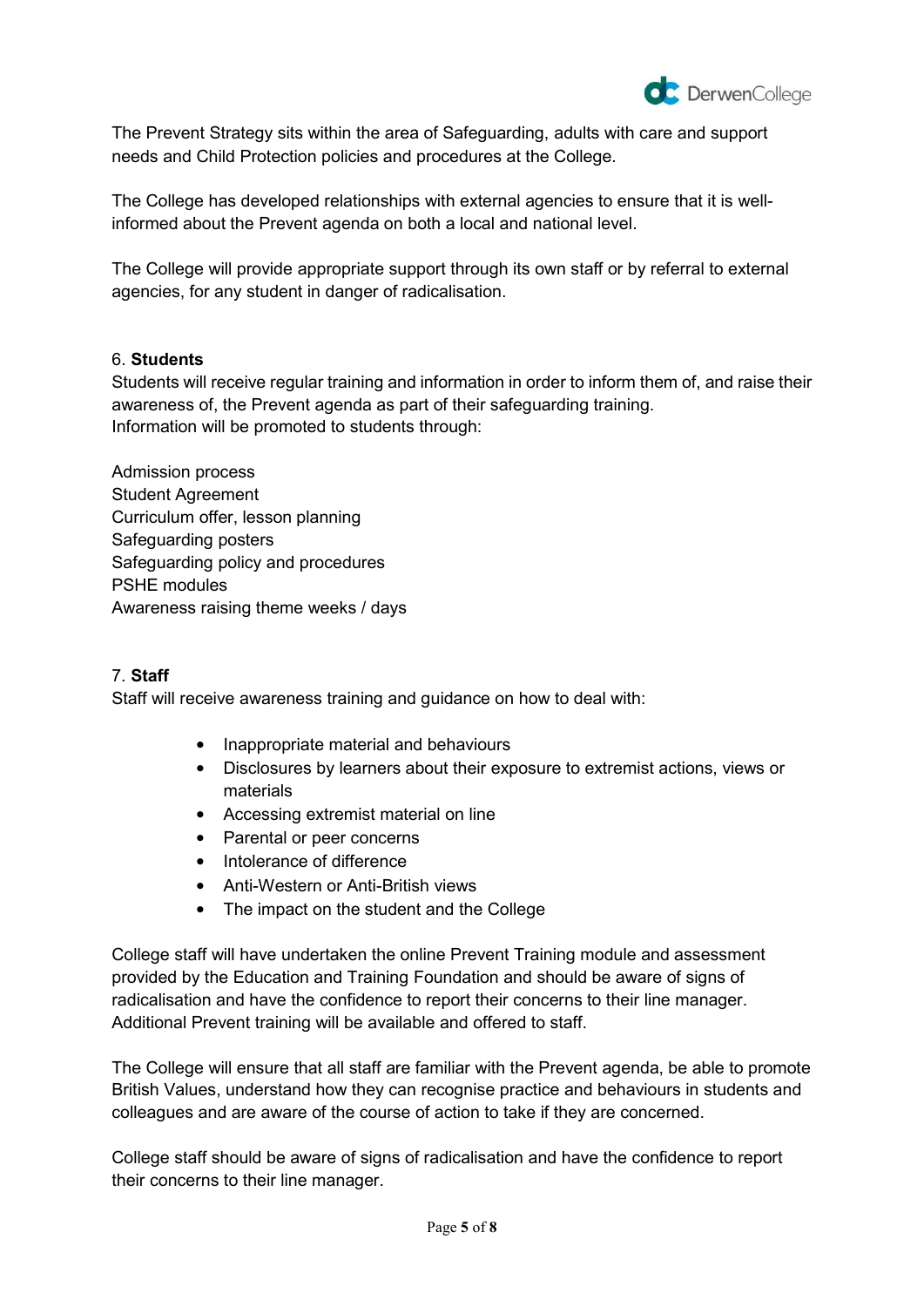

Any such concerns should be recorded in writing by the line manager and reported to one of the Safeguarding Team or Senior Leadership Team. They will liaise with West Mercia Police.

#### 8. **Governors**

College governors receive updates on safeguarding, vulnerable adult and child protection matters which include the Prevent agenda.

Governors take a proactive role in the Prevent Strategy and receive training and regular reports from the Designated Safeguarding Lead or Deputy Designated Safeguarding leads. In addition, governors are expected to complete the online Prevent Training.

#### 9. **Partners / Regional Lead**

The College continues to develop links with external partners in order to remain aware of developments within the safeguarding and child protection arena. Links with local police, Shropshire colleges and external agencies are in place.

The College will also promote the ethos of the 'Prevent' agenda by encouraging free and open debate but challenging extreme views. It will encourage through its curriculum practice, theme weeks and student activities, a belief in Equality of Opportunity and the celebration of Diversity.

The College will not host or allow its premises to be used by extreme groups and will seek to prevent the distribution of extreme literature.

The College has a legal responsibility to forbid the promotion of partisan political views in the teaching of any subject in the College and must take such steps as are reasonably practicable to secure that where political issues are brought to the attention of students they are offered a balanced presentation of opposing views. Promotion of any organisations linked to violent extremism is contrary to the values of the College and could constitute misconduct.

## 10. **Internal referral procedure**

College staff should be aware of signs of radicalisation and have the confidence to report their concerns to their line manager. Any such concerns should be recorded in writing by the line manager and reported to one of the Safeguarding Team or Senior Leadership Team using the referral form at **Appendix 1**. They will liaise with West Mercia Police if necessary.

The line manager should then inform the Designated Senior Safeguarding Leads or a member of the College's Safeguarding Team, who will discuss the matter with other members of the Senior Leadership Team and external agencies as necessary.

- Paul Bradshaw, Designated Safeguarding Lead (DSL)
- Charlotte Percival, Deputy DSL
- Emma Dodd, Deputy DSL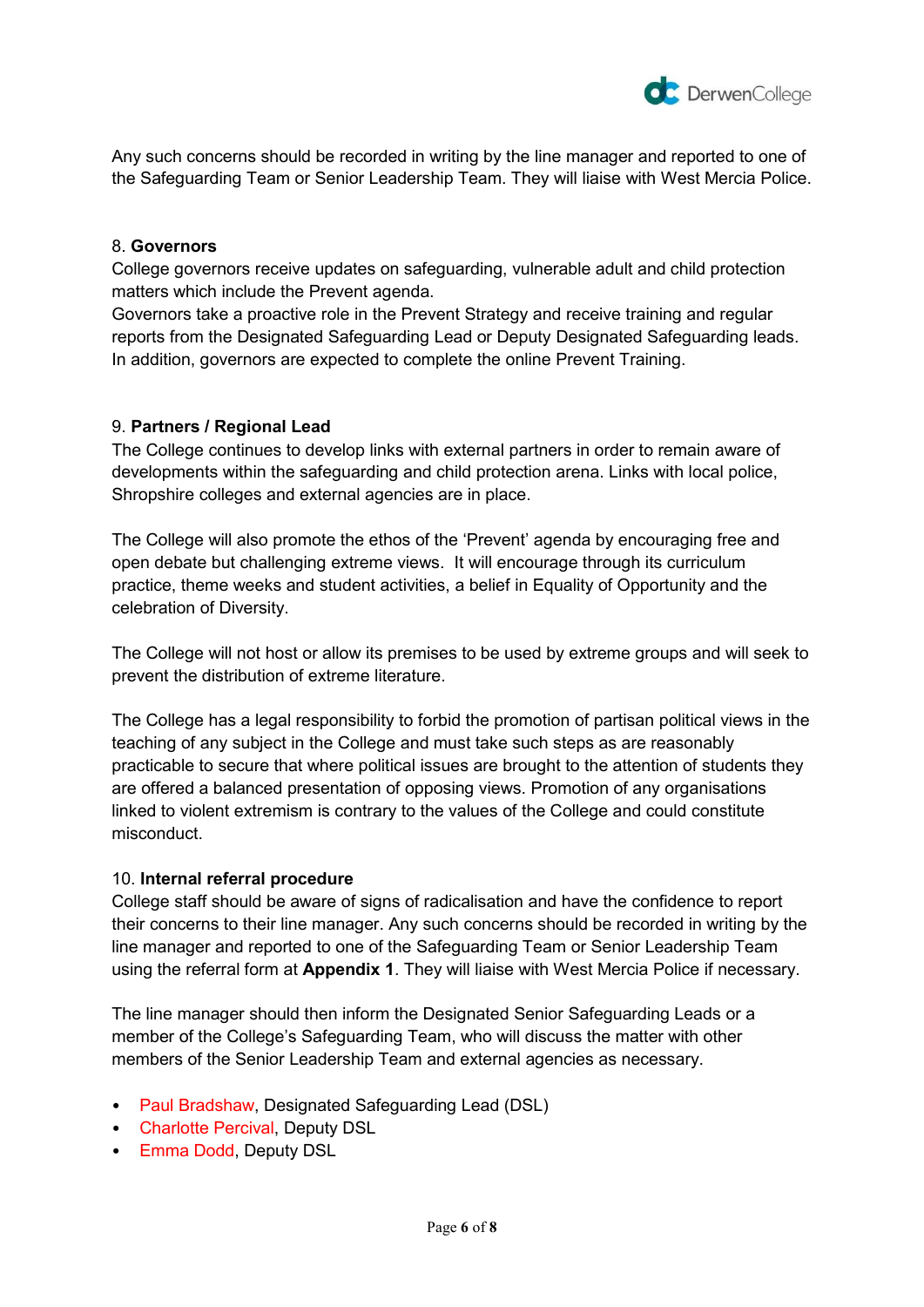

The Designated Senior Safeguarding Lead (Paul Bradshaw) will decide what action is necessary which may include a discussion with the Prevent Officer within West Mercia Police. This discussion may be for advice purposes or for a referral.

# 11.**External referral procedure**

Any concerns that are brought to the Designated Senior Safeguarding Lead or a member of the College's Safeguarding Panel will be considered and, where appropriate, reported externally under the CHANNEL procedures.

# 12.**CHANNEL procedure**

West Mercia Police have a CHANNEL procedure in place.

The Police CHANNEL procedure is a partnership focused structure and is similar to existing, successful initiatives which aim to support individuals and protect them from harm - such as involvement in drug, knife or gun crime.

CHANNEL is about supporting those most at risk of being drawn into violent extremism is about diverting people away from potential threat at an early stage - which prevents them from being drawn into criminal activity. Partnership involvement ensures that vulnerable individuals have access to a wide range of support from diversionary activities through to providing access to specific services such as education, housing and employment.

# **13. Prevent Duty guidance and risk assessment**

The Prevent Duty guidance for specified authorities in England and Wales recommends a risk-based approach, recognising that the risk of radicalisation, and therefore the risk of people being drawn into terrorism, will vary greatly and can change quickly.

Guidance for further education providers requires all relevant education bodies to carry out a risk assessment which assesses where and how their students and staff might be at risk. It is expected that risk assessments will also look at a range of institutional policies regarding campus and student welfare, and the physical management of the estate, including policies and procedures for events held by staff, students or visitors and relationships with external bodies, community groups and partners.

The risk assessment will be used to inform a Prevent action plan that is proportionate and consistent with the values, culture and ethos of the organisation and which meets with the requirements outlined in the Prevent Duty statutory guidance.

Derwen College Prevent Risk Register is overseen by the Head of Safeguarding and is reviewed annually at the Safeguarding Committee.